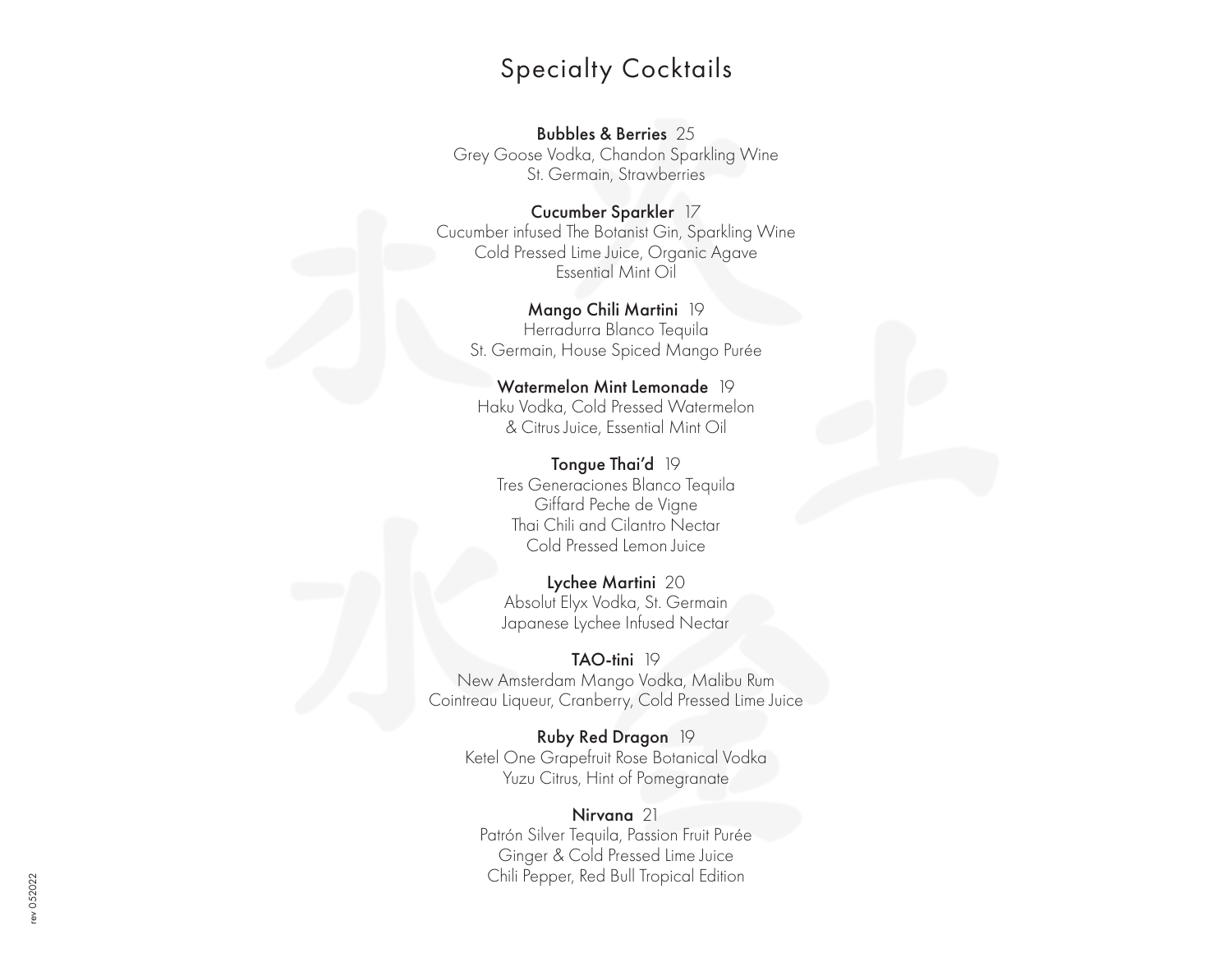# Wines by the Glass

| Sparkling                                                                                 |    |  |
|-------------------------------------------------------------------------------------------|----|--|
| Campo Viejo, Spain, NV                                                                    | 15 |  |
| Taittinger, 'La Francaise', Reims, France, NV                                             | 21 |  |
| White                                                                                     |    |  |
| Pinot Grigio, Bollini, Trentino, Italy, 2018                                              | 15 |  |
| Chardonnay, Laguna, Russian River Valley, California, 2017                                | 16 |  |
| Riesling, Jean-Baptiste Adam, 'Les Natures', Alsace, France, 2017                         |    |  |
| Sauvignon Blanc, Orin Swift, 'Blank Stare' Russian River Valley, Sonoma, California, 2018 |    |  |
| Chardonnay, Cakebread, Napa Valley, California, 2018                                      |    |  |
|                                                                                           |    |  |
| Rosé                                                                                      |    |  |
| Grenache, Domaine La Colombette, 'Notorious Pink'<br>Languedoc-Roussillon, France, 2018   | 15 |  |
| Red                                                                                       |    |  |
| Malbec, Terrazas, Mendoza, Argentina, 2018                                                | 15 |  |
| Merlot, St. Francis, Sonoma County, California, 2016                                      | 15 |  |
| Pinot Noir, J Vineyard, California, 2017                                                  | 17 |  |
| Cabernet Sauvignon, Louis M. Martini, Napa Valley, California, 2016                       | 21 |  |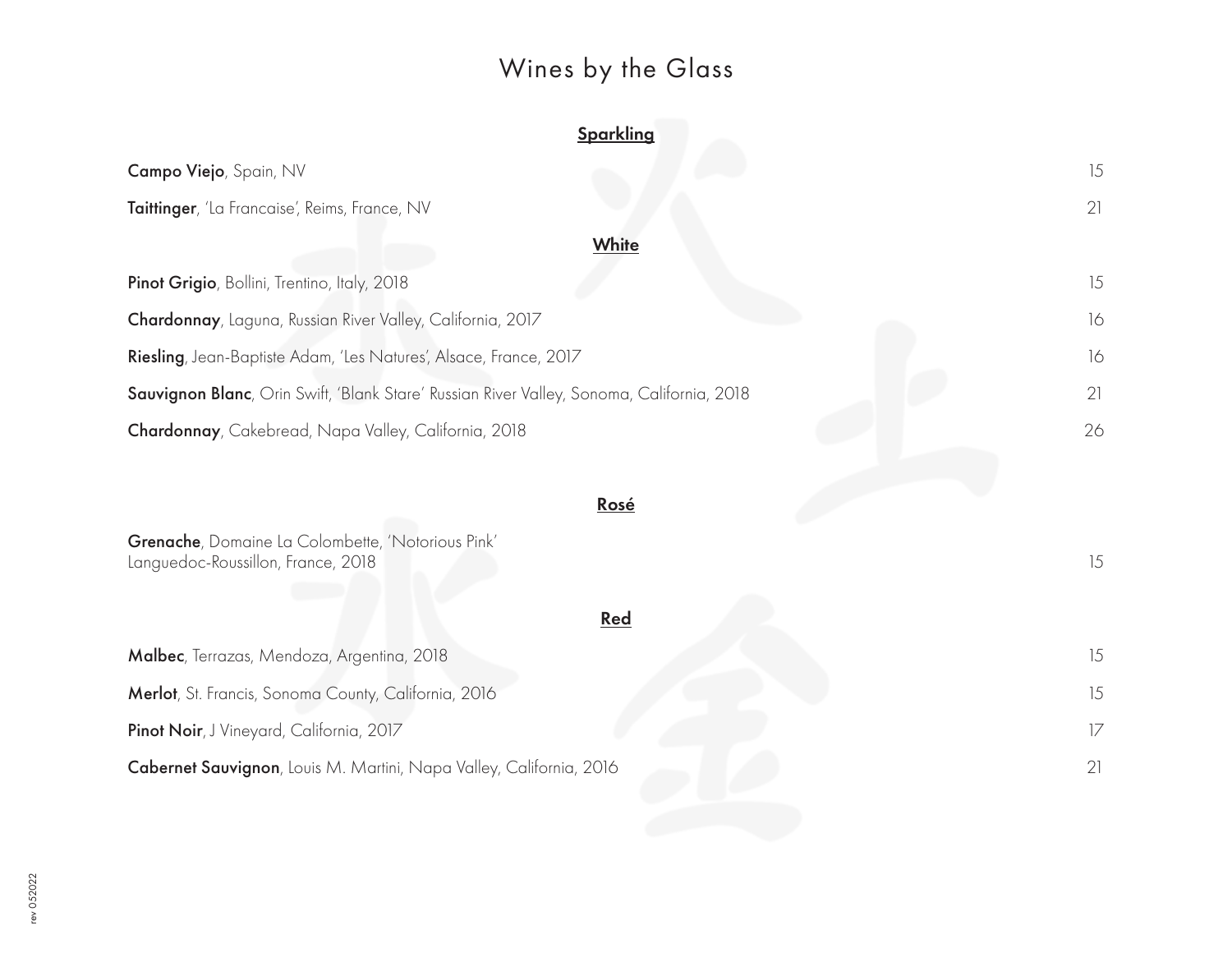涉水

Soups Miso with Tofu and Manila Clams 13

Hot and Sour Soup with Shrimp Toast 13

**"With our thoughts, we make the world"** ~Buddha~



Yakitori Lamb 14 Wagyu 24

1pc 2pc



Dim Sum

Imperial Vegetable Egg Roll 19 wild mushroom, cabbage, snow peas

Chicken Gyoza 19 pan fried or steamed, chili garlic sauce

> Pork Potstickers 20 chili sesame glaze

Chicken Wing Lollipops 24 thai basil, sweet and sour, peanuts

> Lobster Wontons 27 shiitake ginger broth



Tempura

Green Beans 10 Asparagus 11

Avocado 11 Shrimp 13

Please alert your server to any food allergies.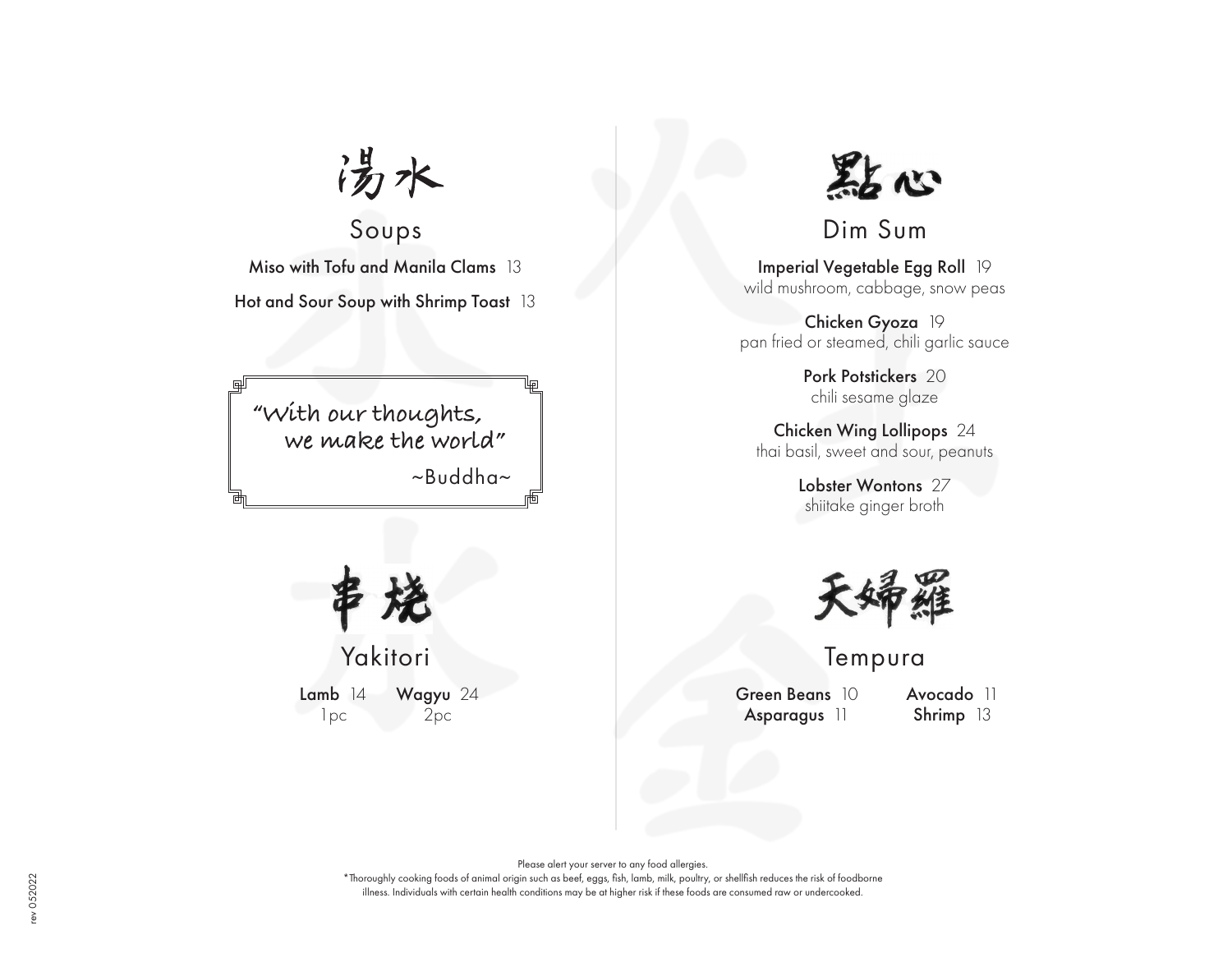

Hot Edamame 15 maldon sea salt

Shishito Peppers 15 yuzu, sesame

TAO Temple Salad 17 asian greens, soy vinaigrette

Chicken Satay 19 mango papaya salad, peanut dipping sauce

Spicy Tuna Tartare on Crispy Rice\* 25 spicy mayonnaise, kabayaki sauce

Thai Chicken Lettuce Cups 26 chilis, thai basil, crispy garlic, fried egg

Sizzling Soy Chicken 26 chicken thigh, sweet peppers, tokyo negi

> Satay of Chilean Sea Bass 28 miso glaze



## Small Plates Noodles & Rice

Jasmine White or Brown Rice 9

BBQ Pork Lo Mein 22 roast pork, choy sum

8 Greens Fried Rice 22 brown rice, seasonal vegetables, egg white

Olive Fried Rice 23 olive leaf, french green beans, egg

Chow Fun 24 stir fried vegetables and tofu

Pad Thai Noodles 24/26/29 peanuts, mushrooms, tofu add chicken or shrimp

Triple Pork Fried Rice 25 pork belly, bbq roast pork, chinese sausage

Barbeque Duck Fried Rice 26 sundried tomatoes, kaffir lime, mint

Shanghai Fried Rice 27 vegetables, shrimp, pork, egg

Hong Kong Fried Noodles 28 chicken, egg, mixed vegetables, roast pork

> Lobster Fried Rice 36 kimchi, shallots

Drunken Lobster Pad Thai 38 brandy, cashews

Please alert your server to any food allergies.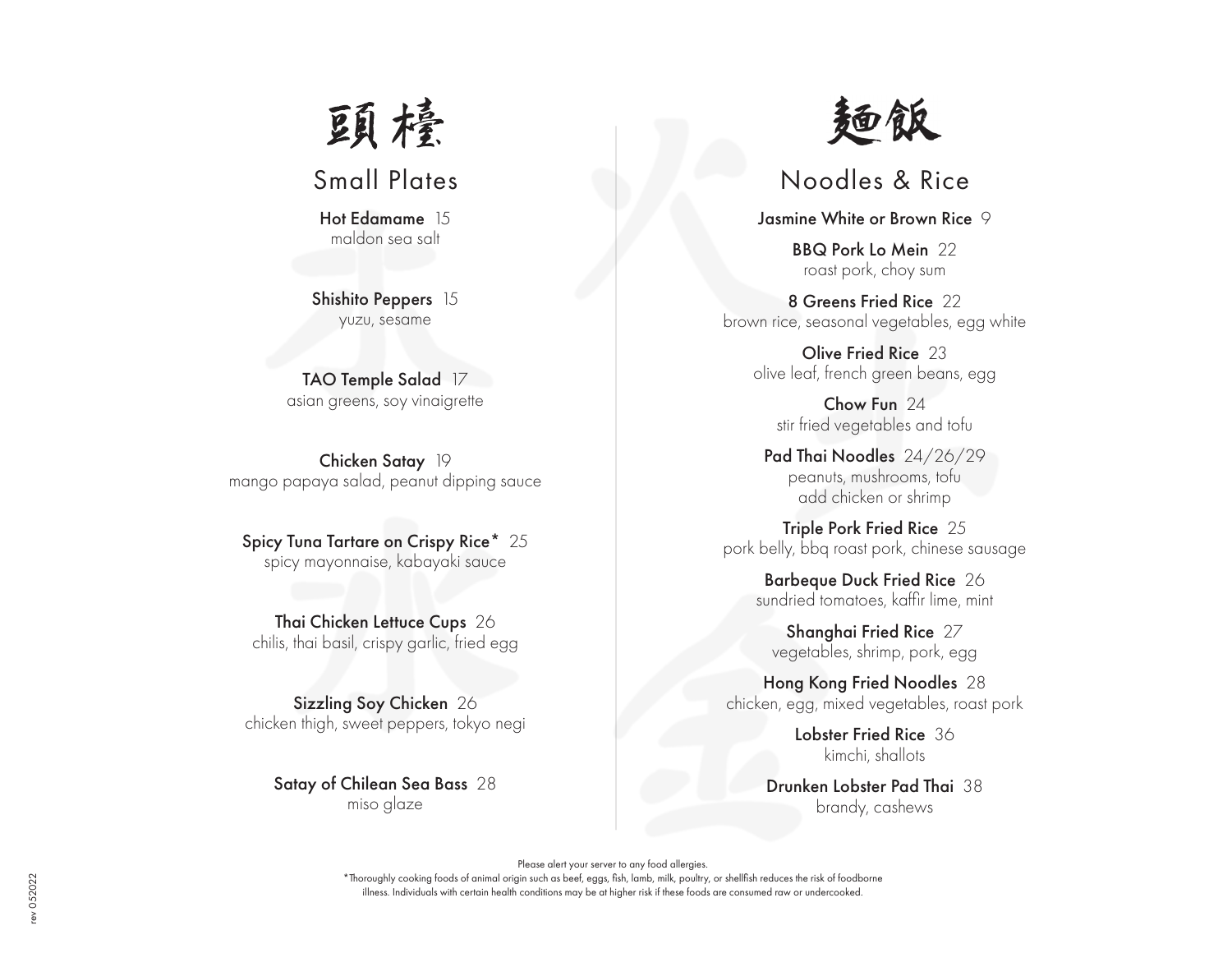

# The Land

Beef Mongolian 52 snow peas, shimeji mushrooms

Filet Mignon "Tokyo" Style 59 marrow, mushroom, onion

Beef and Broccoli 79 aged N.Y. strip, black bean sauce

Wagyu Rib-Eye Teppanyaki 98 sophisticated dips and sauces

鶏鴨

The Sky

Black Pepper Chili Chicken 36 pepper, onion, bamboo shoot, celery

> Crispy Orange Chicken 37 steamed bok choy

> > Peking Duck 94 for two



## The Sides

Asian Green Stir Fry 15 pea shoots, chinese broccoli leaves

> Steamed Bok Choy 15 garlic sauce

Chinese Broccoli 15 black bean sauce

Charred Brussels Sprouts 16 cilantro lime vinaigrette, puffed rice

Spicy Eggplant 16 togarashi yogurt, curry, soybean chili

> Cantonese Cauliflower 18 sweet and sour sauce

海鲜

The Sea

Honey Glazed Salmon 38 lotus root, green beans, baby sweet peppers

> Thai Sweet and Spicy Shrimp 39 tamarind, bell pepper

Grilled Branzino 42 steamed bok choy, ginger kaffir lime vinaigrette

> Grilled Ahi Tung 46 maitake mushrooms, snow peas ginger-scallion sauce

Miso Roasted Black Cod 48 grilled tokyo negi, young ginger

Crispy Snapper in "Sand" 58 toasted garlic, dried chinese olive

Please alert your server to any food allergies.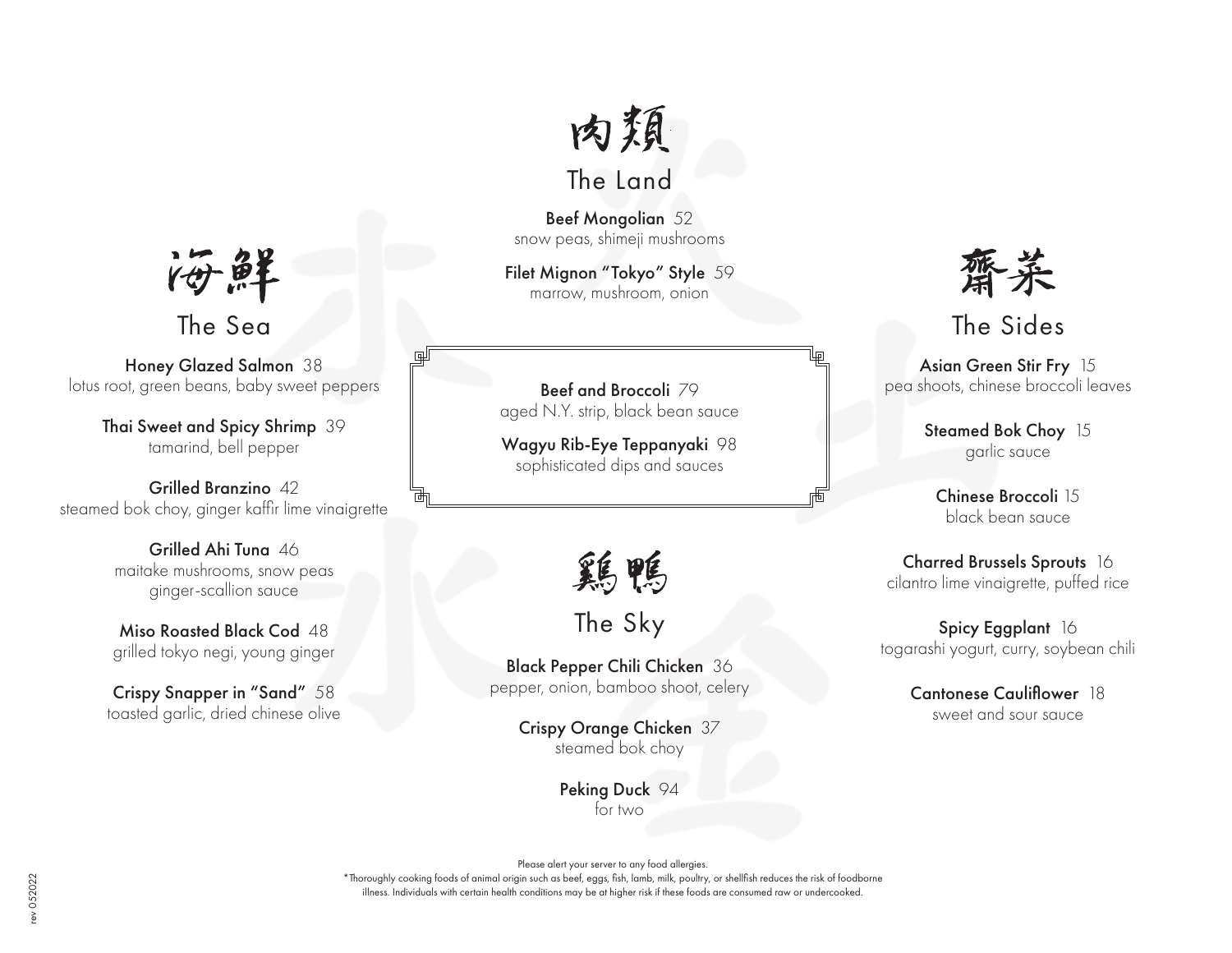**寿司刺身**<br>Sushi and Sashimi

| <b>Ebi</b> cooked shrimp | 9  | Hotate <sup>*</sup> sea scallop |    |
|--------------------------|----|---------------------------------|----|
| Ikura* salmon roe        | 9  | <b>Unagi</b> fresh water eel    | 12 |
| Sake* salmon             | 9  | <b>Charred Tuna*</b>            | 12 |
| Tako octopus             | 9  | Uni* sea urchin                 | 14 |
| Hamachi* yellowtail      | 10 | Wagyu Beef*                     | 15 |
| Maguro* tuna             | 10 | Kani alaskan king crab          | 16 |
| Botan Ebi* sweet prawn   | 11 | Toro* fatty tuna                | 21 |

Udama\*- quail egg 6 / Temaki - handroll 5 / Maki - roll 7 / Soy Paper 4/ Caviar\* 7

Щū

Please alert your server to any food allergies.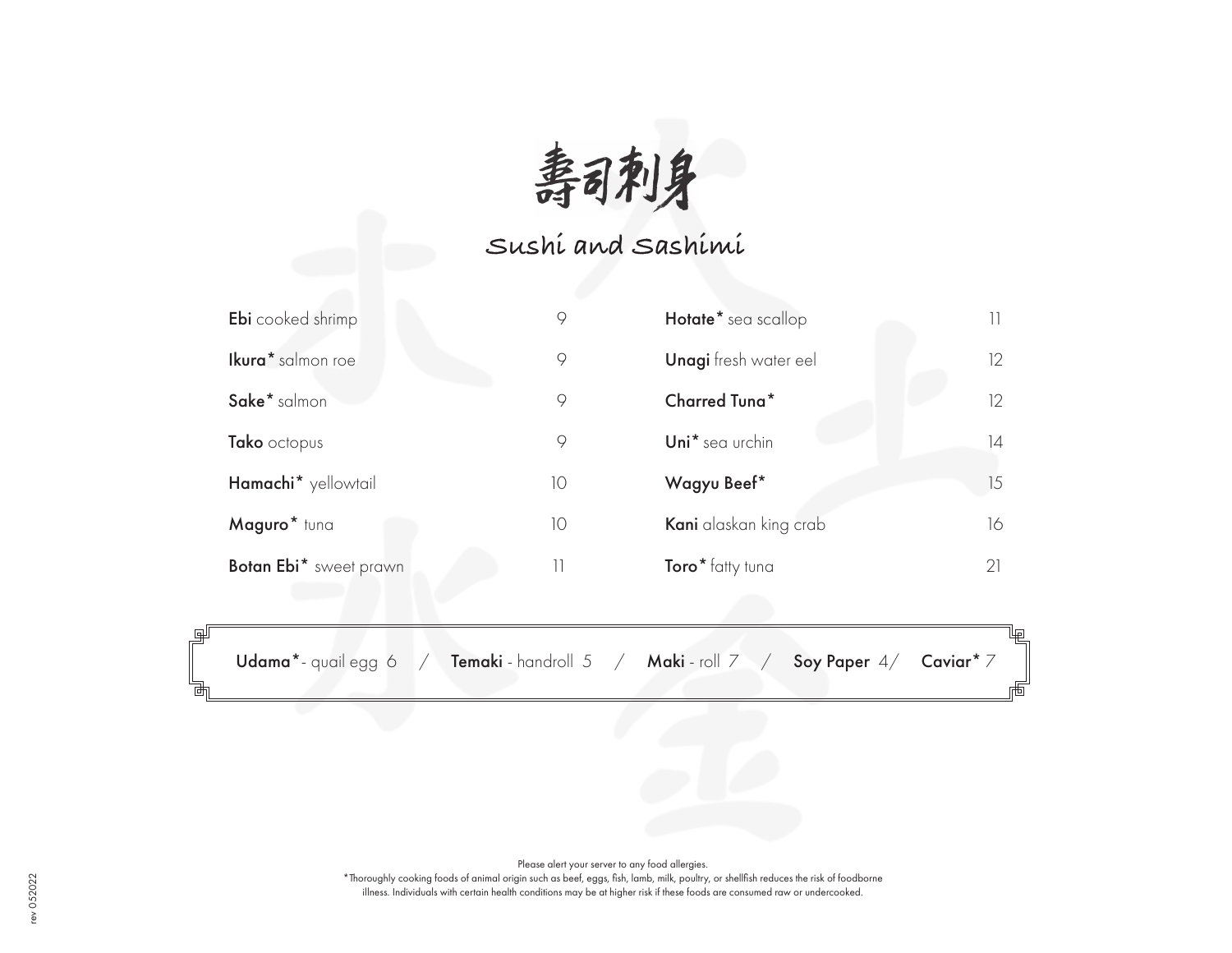特别推荐

### **Specialties**

Fresh Oyster\* 8 ponzu mignonette

Albacore Poke Tacos\* 23 soy vinaigrette, spicy sour cream

Seared Salmon Sashimi\* 24 jalapeño, sweet miso

Yellowtail Sashimi\* 24 jalapeño, ponzu sauce

Tuna Pringles\* 24 truffle aioli, egg, tomato

壽司卷

#### Specialty Rolls

Salmon Avocado<sup>\*</sup> 24 salmon tartare, tomato ponzu

> Shrimp Tempura 25 wasabi honey sauce

Chef\* 26 salmon, yellow fin tuna, avocado aji amarillo, kabayaki sauce

Crispy Lobster 27 lobster tempura, chipotle sauce

Surf & Turf\* 29 lobster salad, american wagyu beef cucumber, sesame chimichurri sauce yuzu koshu aioli

Rainbow\* 38 lobster salad, sweet butter aioli caviar

Please alert your server to any food allergies. \*Thoroughly cooking foods of animal origin such as beef, eggs, fish, lamb, milk, poultry, or shellfish reduces the risk of foodborne

illness. Individuals with certain health conditions may be at higher risk if these foods are consumed raw or undercooked.

Vegetable 21 eight treasure vegetables, soy paper

Crunchy Spicy Yellowtail\* 23 crushed onion

Spicy Tuna and Crispy Rice\* 23 mango salsa

> Angry Dragon 23 eel, kabayaki sauce